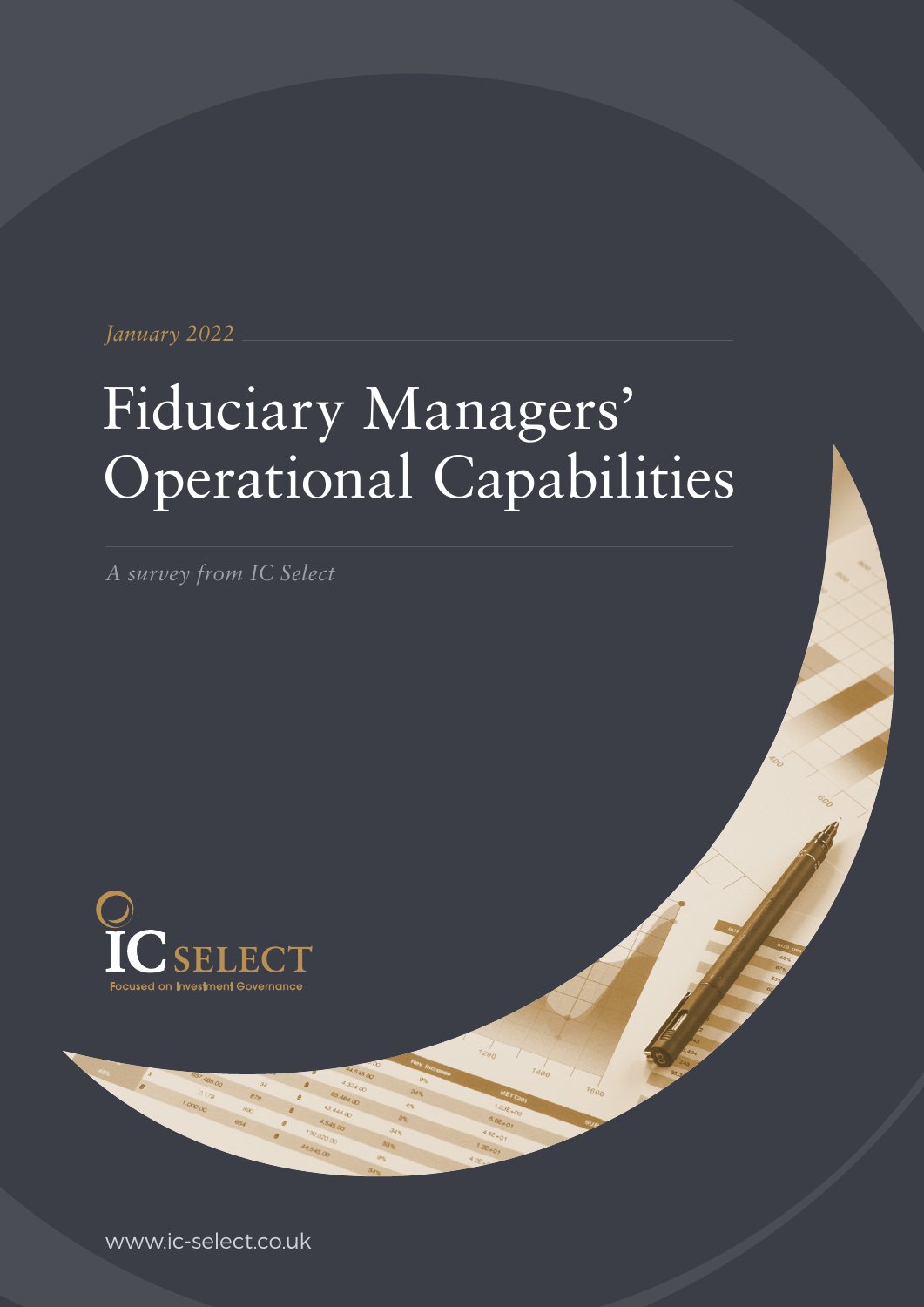# *Executive Summary*

Welcome to IC Select's survey of the operational capabilities of fiduciary managers. This is the first time that we've published the findings of our due diligence in this area of fiduciary management. This is an important area for trustees to consider, as shortcomings in the way their fiduciary manager operates can lead to a loss of value for a pension scheme.

According to The Pensions Regulator, trustees must consider the suitability of their fiduciary manager, not only during the appointment process but also as part of ongoing monitoring. As well as assessing the decisions that fiduciary managers make about investments, trustees also have to look at their wider service provision, including how well they safeguard a scheme's assets.

In this survey, we present our findings in six main areas that are central to understanding the suitability of a fiduciary manager. We look at the way that operational systems can work together (platform integration), the efficiency of market transactions made on behalf of the fund (execution) and how well a manager handles the process of taking on a client portfolio from another manager (transition management).

We also examine the strength of their strategic partnerships (custody and assetservicing partnerships), how effectively they manage data (data and reconciliation) and their processes for identifying and managing operational risks (operational risk management).

# Our main findings were:

- Fiduciary management platforms are in healthy shape; 64% of managers have optimal levels of integration into a firm-wide enterprise platform.
- More than a third (or 36%) of fiduciary managers have developed a proprietary execution framework for carrying out trades in the underlying assets; this improves transparency and provides the opportunity to reduce transaction costs.
- Proprietary execution services, including for securities and foreign exchange, could save the average fund 0.22% per year in transaction costs, according to our estimates.

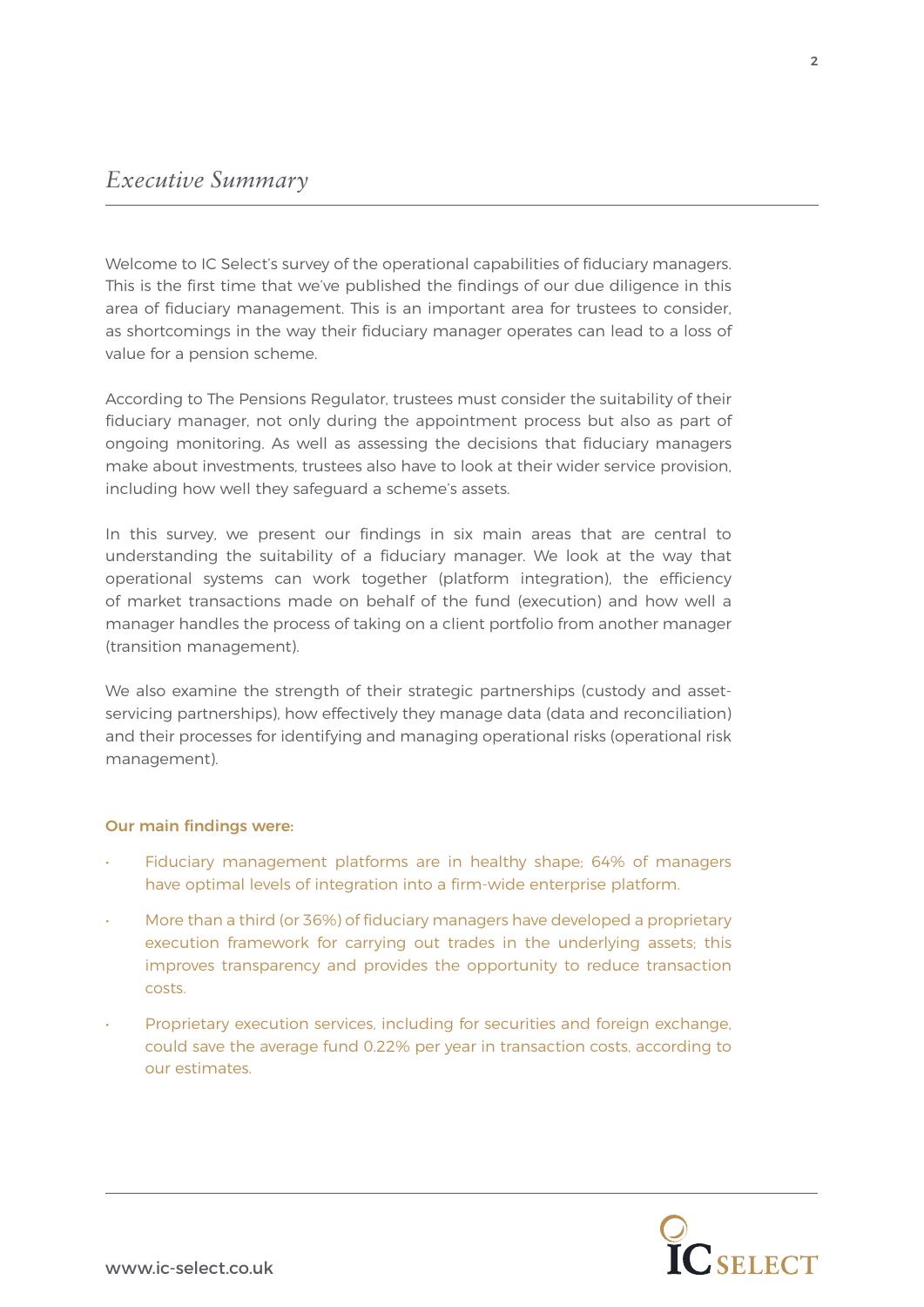- A fifth (or 20%) of fiduciary managers have in-house specialist transition teams and also provide transition services to third-party fund managers. These firms will have better resources and expertise for carrying out transitions and are able to manage 'out-of-market' risk more effectively.
- More than a third (or 36%) of fiduciary managers have strategic partnerships with custodians and asset-servicing providers that are designed to save on costs of custody, mitigate operational risks, evolve their platforms and foster innovation.
- Less than a third (or 29%) of managers have a robust and prominent risk management framework.
- There is a lack of transparency around the disclosure of operational losses and payments made in compensation. Only 31% of fiduciary managers provided these figures.
- While fiduciary managers report minimal operational disruption during the pandemic, 77% of them reported an increase in operational control exceptions. Overall in 2020, isolated instances of control failings increased by 174% compared with 2019.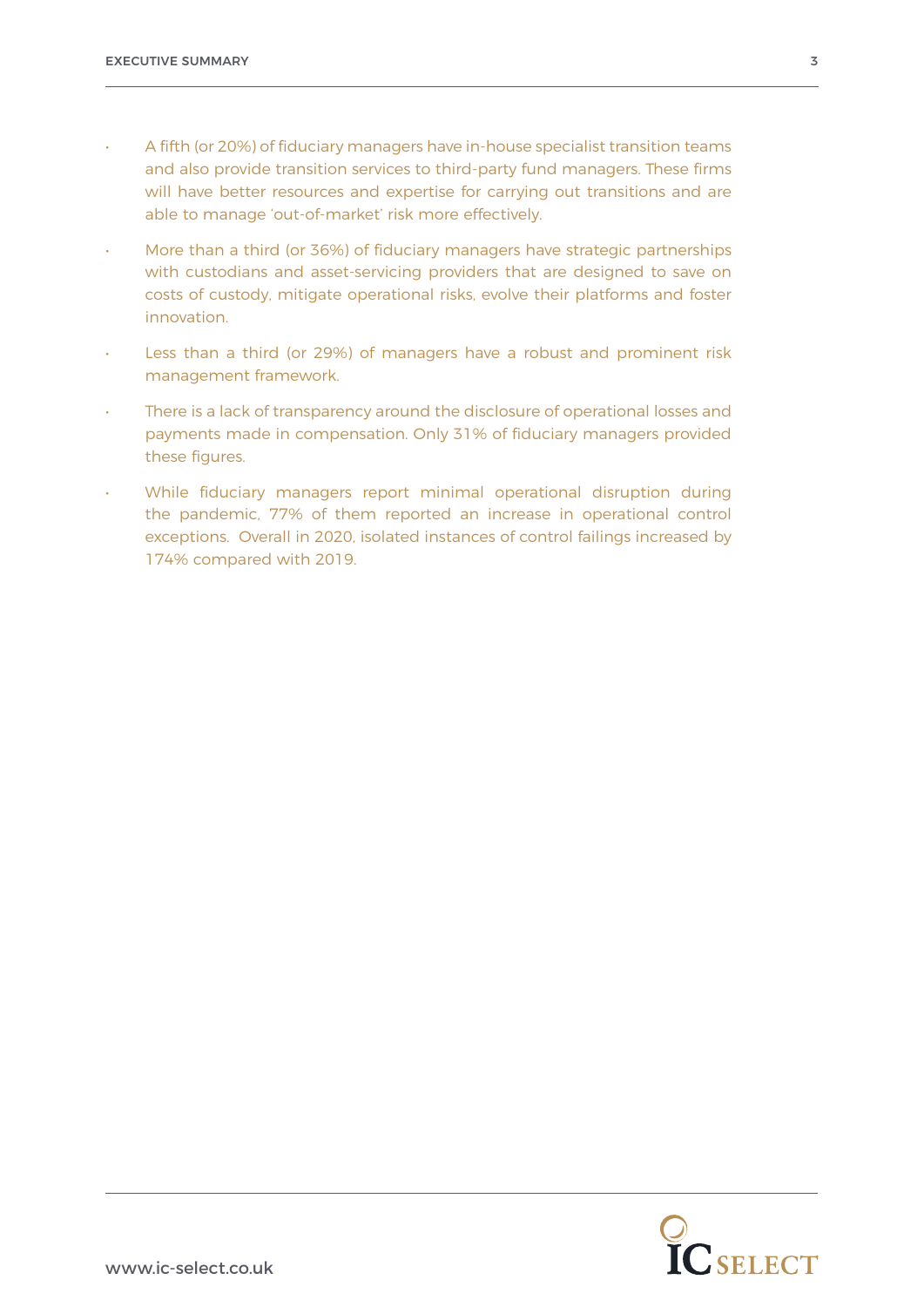# *Methodology*

Detailed questionnaires were sent to participants in the survey. This report is based on IC Select's analysis of their responses. A total of 15 fiduciary managers took part. We would like to thank the following for their participation: Aon, BlackRock, BMO, Cardano, Charles Stanley, Cambridge, GSAM, Kempen, LGIM, Mercer, River and Mercantile, Russell Investments, Schroders, SEI, and Willis Towers Watson.

Where they were provided, we also reviewed the independently commissioned statement of operational control (SOC reports), which all firms must produce in line with accounting standards.

*For enquiries, please contact:*



Andy Clarkson Head of Operations Research andy@ic-select.co.uk +44 794 944 6852



Anne-Marie Gillon Director anne-marie@ic-select.co.uk +44 797 422 3696



4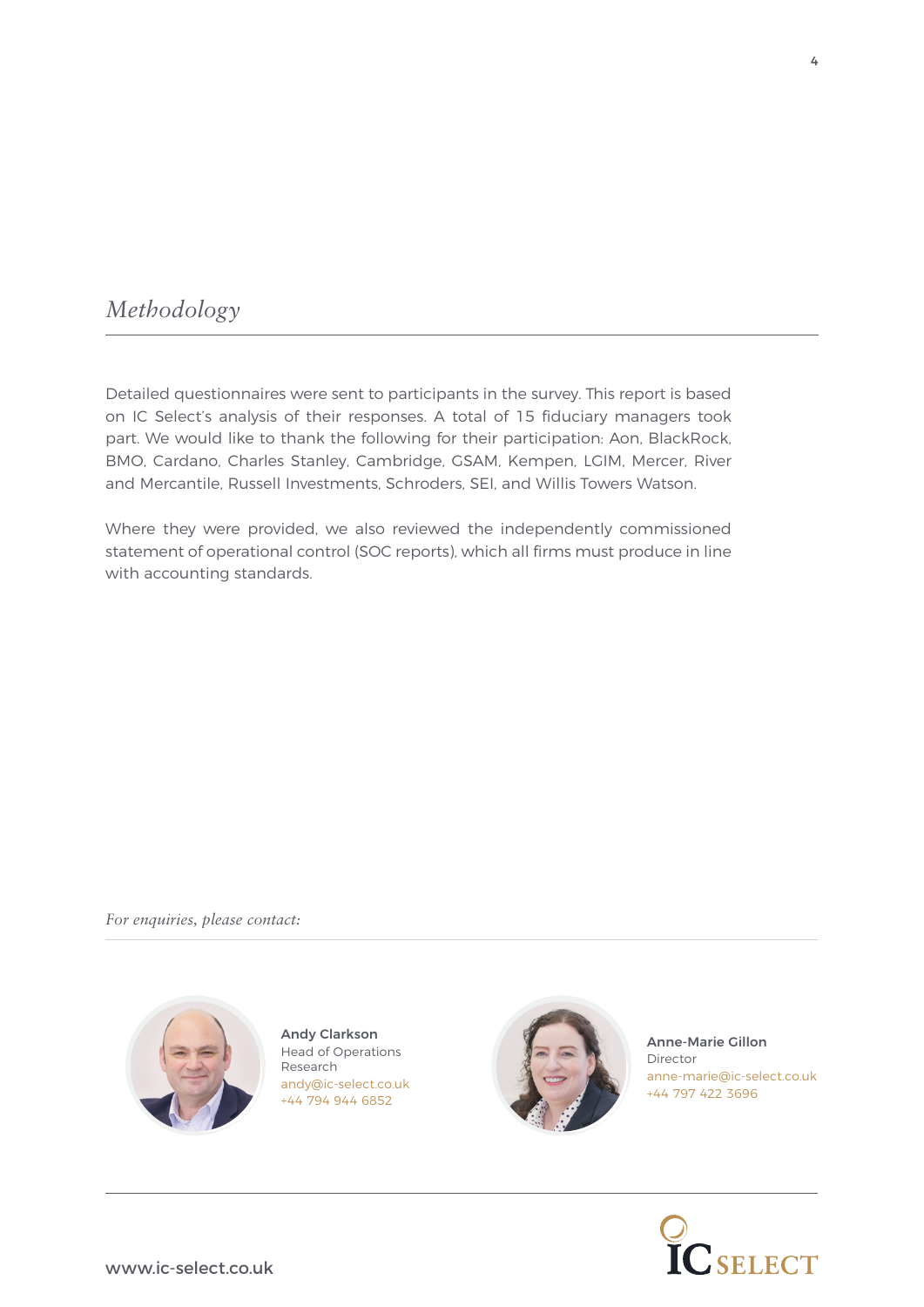# *1. Platform Integration*

# LEVEL OF **DLATEODM INTEGRATION**



Several models and approaches to platform architecture exist within the fiduciary management sector. Through our research, we have developed a methodology to assess the levels of platform integration based on a fiduciary manager's commitment to technology that is simple, robust and scalable.

Platform integration refers to the holistic way that operational systems can work together. Fiduciary managers differ in the extent to which their operational controls and mechanics are integrated into a single system – an enterprise-wide approach. Some offer different modules, the output of which is combined to create an overview. For example, a fiduciary manager may have separate operational modules for derivatives and listed market assets. The coordination and integrity of data amalgamation will then be more challenging than if it was held in a single enterprisewide system.

Firms with lower levels of integration may have less scalable platforms and be more susceptible to operational risk and inefficiency. This inhibits growth, the ability to adapt and the quality of client service and reporting when systems are stressed.



# DEFINITIONS

# **'Optimal'**

*These fiduciary managers have a clear and appropriately resourced strategy to operate a platform that accommodates all asset classes and is used across the fiduciary management business regardless of geography or, where relevant, corporate legacy. The platform's data sources are centralised and well governed.*

#### **'Moderate'**

*These fiduciary managers have robust and well-supported platforms but there are elements in the architecture that are separate due to asset class or transaction lifecycle. For example, these fiduciary managers may have different components for liability-driven investing and growthasset-related trades or they might require manual hand-offs between fund management, compliance and operational steps.*

### **'Sub-standard'**

*These fiduciary managers operate a high level of manual processing and experience significant risks in the reconciliation between components.*

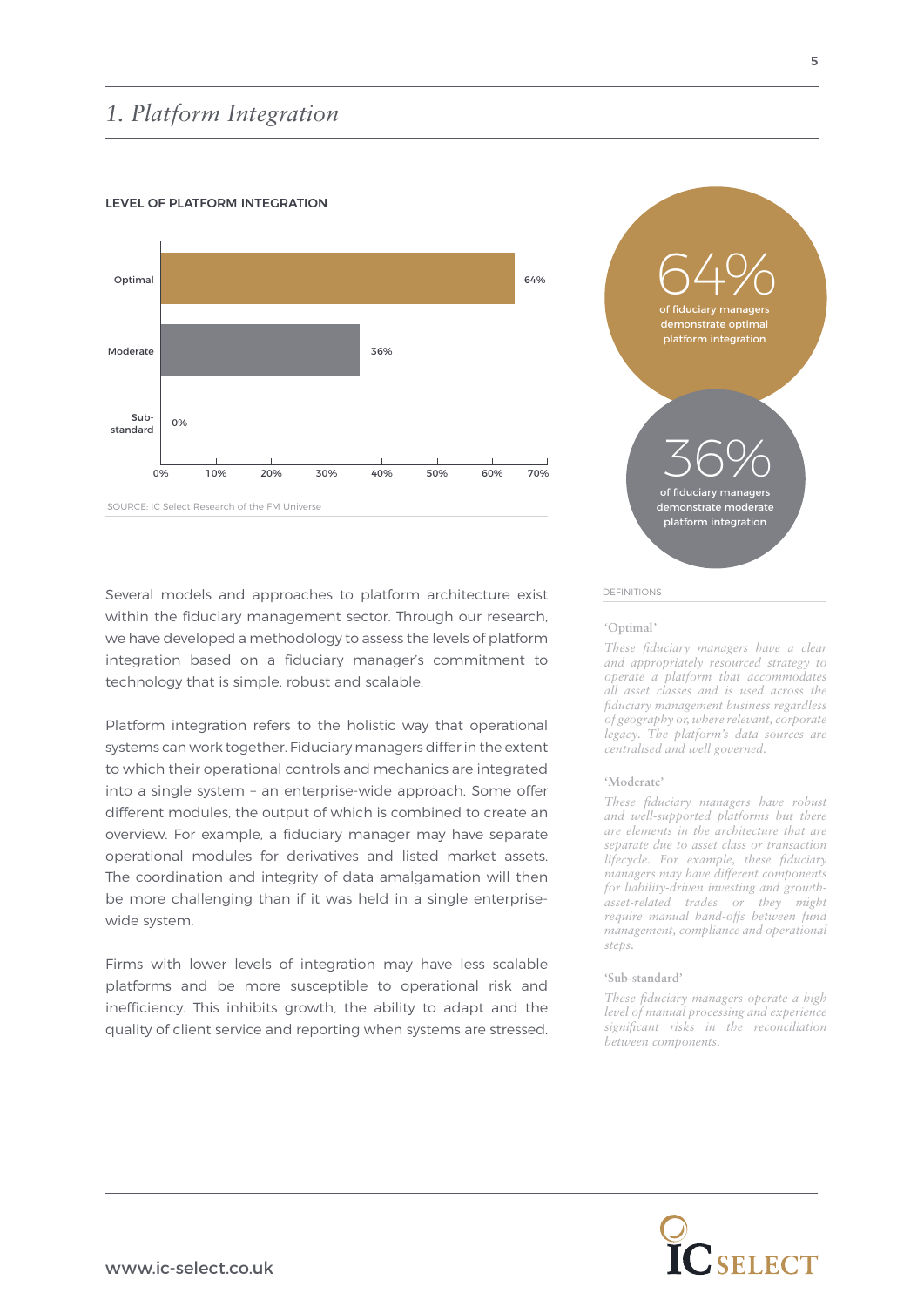# *2. Execution*

# EFFICIENCY OF EXECUTION



Execution is defined as the buying and selling of individual securities and foreign-exchange transactions on behalf of the fund. Fiduciary managers' execution models are driven largely by how they access the markets. This might be through their own funds or via third-party managers. However, levels of control and oversight vary even when third-party managers are used. Employing models that distance execution may obscure trading metrics and severely restrict opportunities for efficiencies such as crossing and aggregation of trades.

Inefficient execution increases costs and execution risk for a fund, while efficient execution increases transparency, accountability and confidence. It can also save costs. We estimate that, for a typical fund, the difference between high-efficiency execution and moderate-efficiency execution could increase costs by 0.22% per year.

Many managers are either unable or choose not to measure or benchmark the efficiency of their execution. As a result, it is difficult to target improvements in performance.



# DEFINITIONS

# **'High Efficiency'**

*These fiduciary managers have dedicated trading units. They harness market presence, the crossing and aggregation of trades and the netting off of opportunities to minimise explicit and implicit trading costs. They use & continuously develop technology that optimises order management and market connectivity. They also actively measure and benchmark their trading performance, including in their commercial relationships with counterparties.*

#### **'Moderate Efficiency'**

*These fiduciary managers either partly or fully rely on external counterparties for execution. They carry out regular due diligence of these activities and put in place appropriate governance, evidenced by the visibility of relevant policies and the disclosure of external counterparties.*

# **'Low Efficiency'**

*These fiduciary managers either partly or fully rely on external counterparties for execution. However, there is little or no consideration of the execution performance of underlying counterparties.*

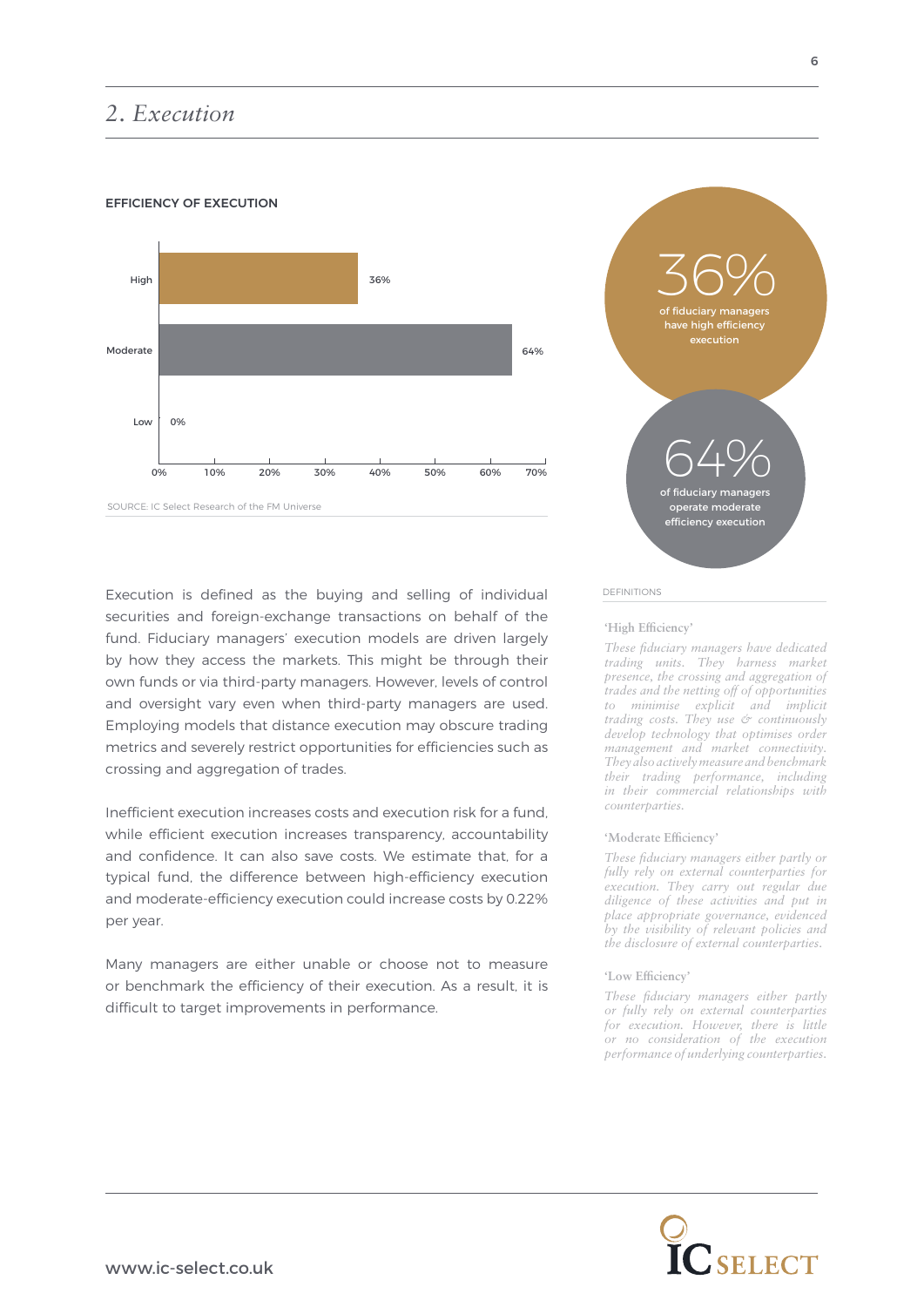# *3. Transition Management*

# PROVISION OF REPORTING



of fiduciary managers reporting as standard 57% of fiduciary managers provide ad-hoc transition reporting 36% of fiduciary managers provide minimal transition reporting 7%

### DEFINITIONS

### **'Extensive Reporting'**

*These fiduciary managers provide clear summaries of their approach to each transition. Where appropriate, they also provide granular analysis. Cost estimates are adequately explained, and posttransition reports clearly detail outcomes in terms of timeline and cost compared with initial estimates.*

### **'Ad-hoc Reporting'**

*Transitions are adequately planned and executed, but detailed reporting may not be standardised.*

### **'Minimal Reporting'**

*These fiduciary managers provide little or no reporting as standard.*





Our research looked at each fiduciary manager's approach to managing the take-on of portfolios, and examined the reporting that was provided to clients before, during and after a portfolio transition.

Major transitions are always a concern for trustees. Clarity, flexibility, cost control and communication are paramount in ensuring client confidence in their fiduciary manager. Where these are sub-optimal, trustees may feel they need to spend more time overseeing the transition than is typically necessary.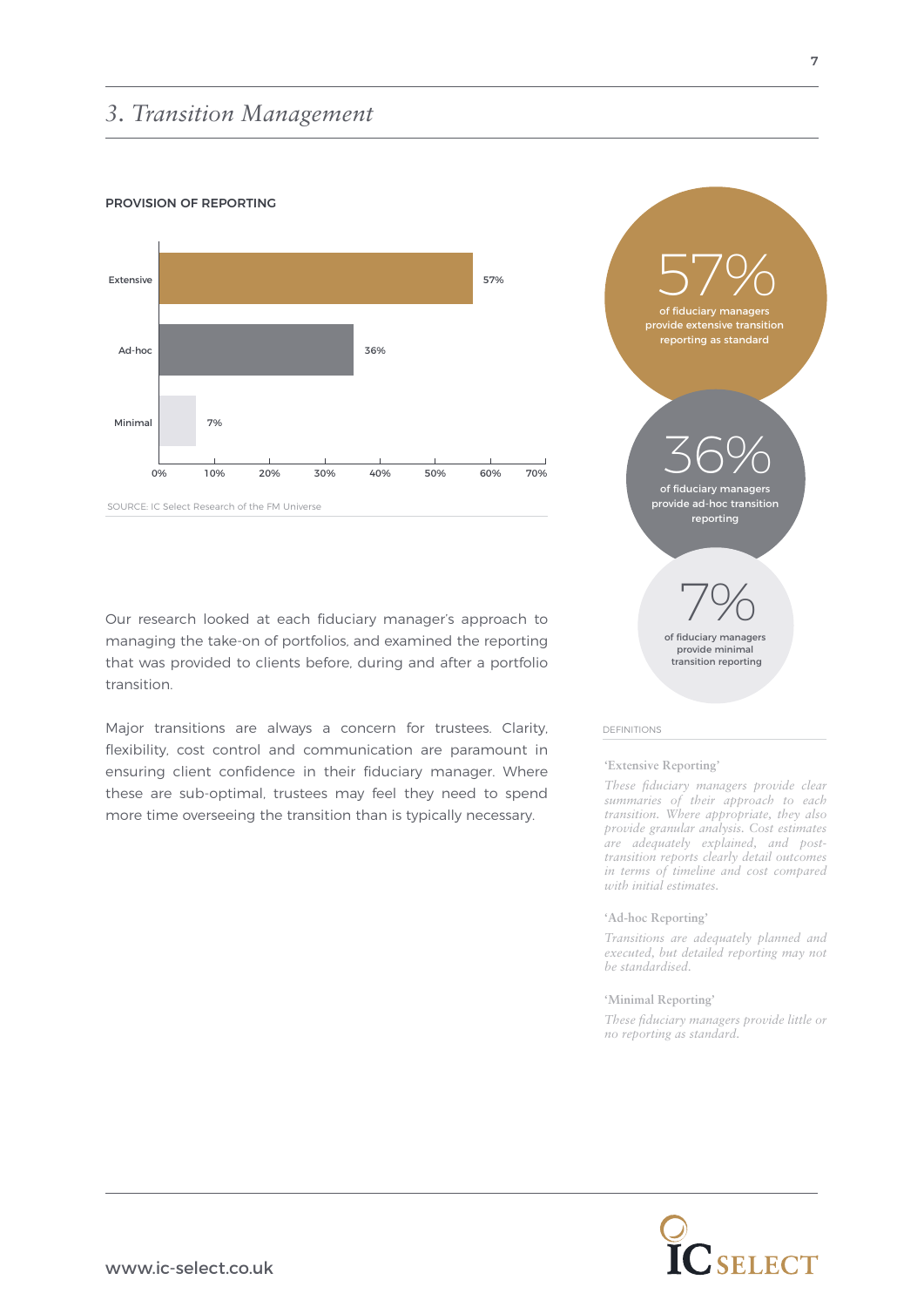

Fiduciary managers' approaches to transition management can be categorised into four models:

- Firms with specialist transition services
- Non-specialist
- **Outsourced**
- Flexible

Generally, firms that have an in-house specialist transition service will have better resources and the expertise to carry out transitions to the benefit of clients; they are also able to manage out-of-market risk more effectively. Those fiduciary managers that outsource transitions to specialist managers will also benefit from the enhanced capabilities of a specialist transition manager.

However, this outsourcing comes at an additional cost to the fund. In-house, non-specialist transition teams will typically be effective in transitioning pooled fund solutions but will be limited when it comes to restructuring individual securities within funds. Where necessary, they will often delegate this restructuring to the receiving third-party manager.



### **'Specialist'**

*These fiduciary managers have a dedicated in-house transition management team that provides services to third parties and the firm's fiduciary management clients. They also support the fiduciary manager's ongoing transitions, such as significant asset allocation switches or fund mergers.*

### **'Non-specialist'**

*These managers typically have dedicated teams that oversee and execute transitions, but they have a more limited ability to reorganise portfolios and manage out-ofmarket risk as effectively.*

#### **'Outsourced'**

*The standard approach of these managers is to engage a third party to manage transitions. They often engage the services of firms in the 'specialist' category described above.*

### **'Flexible'**

*This group generally perform transitions in-house but they will engage third-party managers when the client stipulates, or if particular expertise is required due to the nature of the transition.*

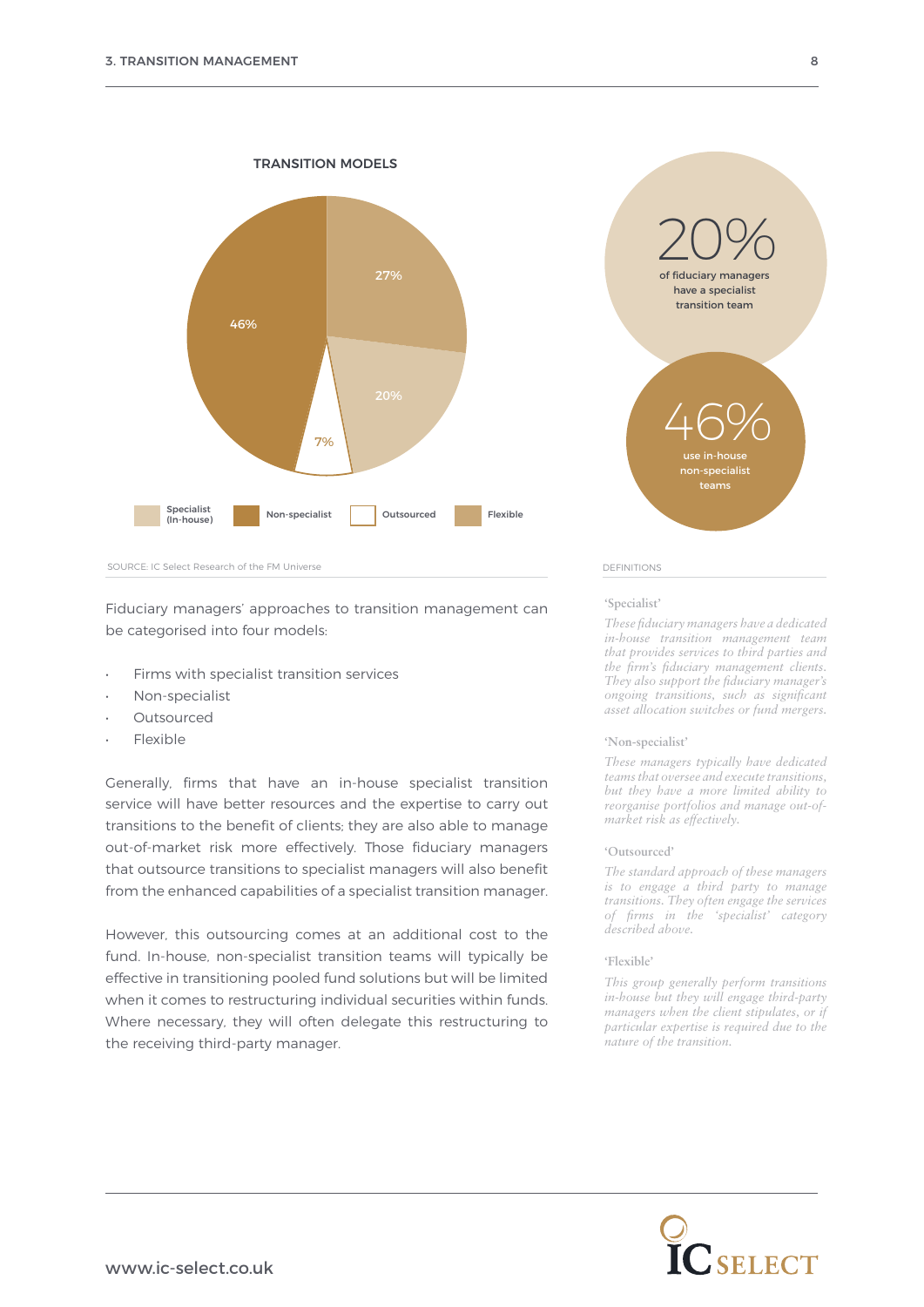# *4. Custody & Asset-Servicing Partnerships*







The nature of the relationship between the fiduciary manager and the custodian informs the overall efficiency of the fund. The key factor is the extent to which the fiduciary manager collaborates with the custodian to develop specific solutions for their clients through strategic partnerships, as opposed to engaging in a purely functional relationship.

This aspect of fiduciary management in practice often goes hand in hand with platform integration. Those managers with effective strategic partnerships will be able to reduce costs, deliver enhanced reporting, innovate more rapidly to meet the needs of their clients and mitigate operational risks.



# **'Strategic Partnership'**

*These fiduciary managers establish collaborative strategic partnerships with custodian/asset-servicing providers to develop and innovate the platform, operating model and value-added services. They have robust frameworks in place to manage relationships and service levels are measured and benchmarked.*

#### **'Functional Relationship'**

*These managers will typically be flexible and robust in the way they work with custodians and asset-servicing providers. Their engagement is purely functional with little or no evidence of collaboration around strategy and innovation.*

### **'Basic Relationship'**

*Typically servicing smaller clients with more limited custodian requirements, these fiduciary managers lack the scale or complexity to benefit from the fullservice range of custodian/asset-servicing providers.*

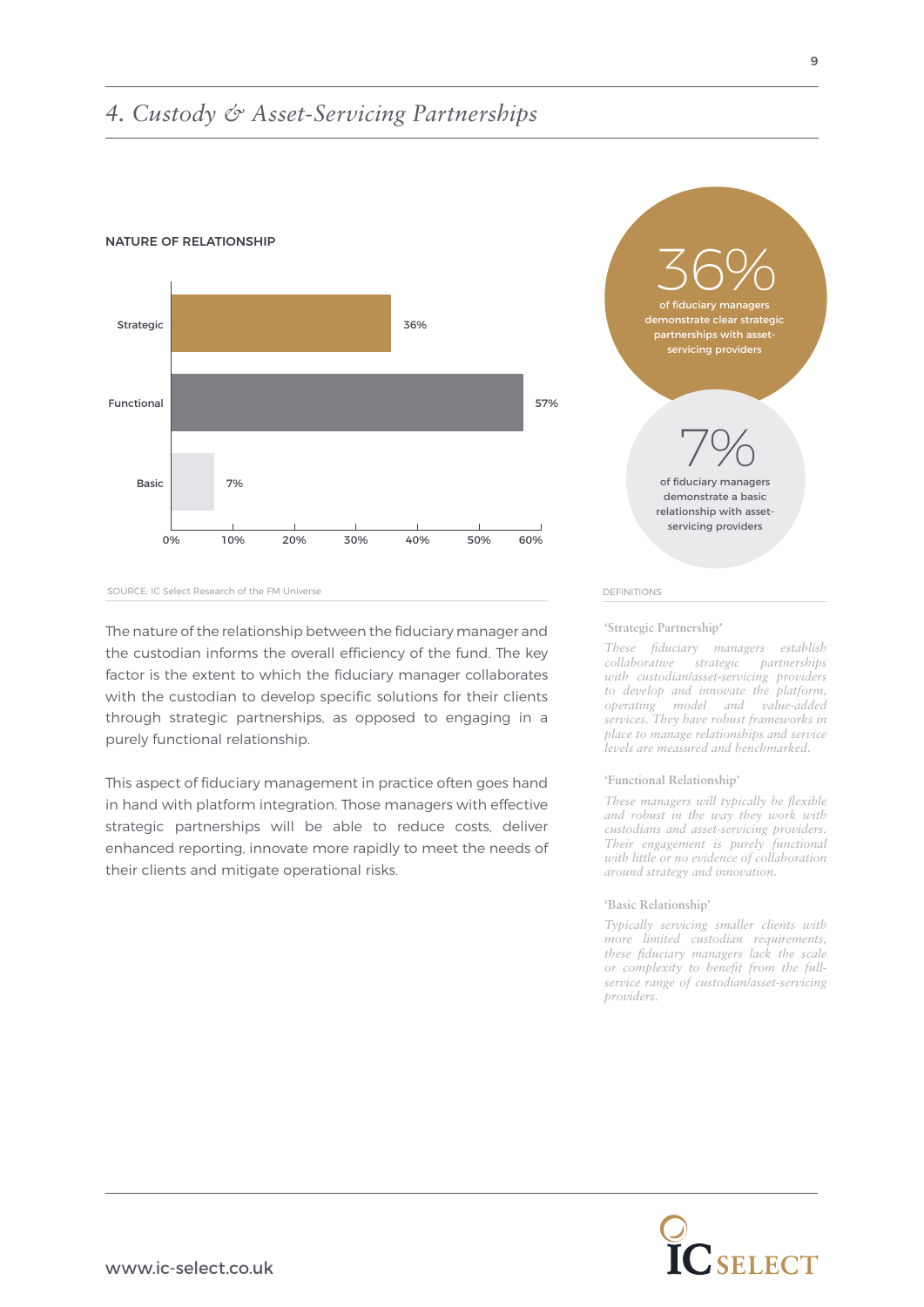# *5. Data & Reconciliation*



# STANDARD OF MODELS



Data management and reconciliation is the process, technology, strategy and governance supporting the provision of data to portfolio managers and client reporting.

Out-of-date, inaccurate or inconsistent data can lead to mistakes or delay decisions to the detriment of performance, operational costs or client reporting.

# of fiduciary managers have advanced data & reconciliation models 38% of fiduciary managers have adequate data & rave duequate data a 62%

# DEFINITIONS

**'Advanced'**

*These fiduciary managers always have highly current information, with either an intra-day update or previous day's close. They centralise their core data sources and there is clear evidence that a 'golden record' approach, or single, well-defined version of all data, is used throughout the business. There is a clear and evolving data strategy.*

# **'Adequate'**

*These managers typically provide portfolio-level information either weekly or monthly. However, they deploy risk-management tools (e.g. proxy benchmarks) for the efficient management of the portfolio. There may be multiple data sources, but ownership, stewardship and other controls are in place to ensure their integrity.*

# **'Sub-standard'**

*With these fiduciary managers, there are high levels of manual data manipulation and controls are fragmented.* 

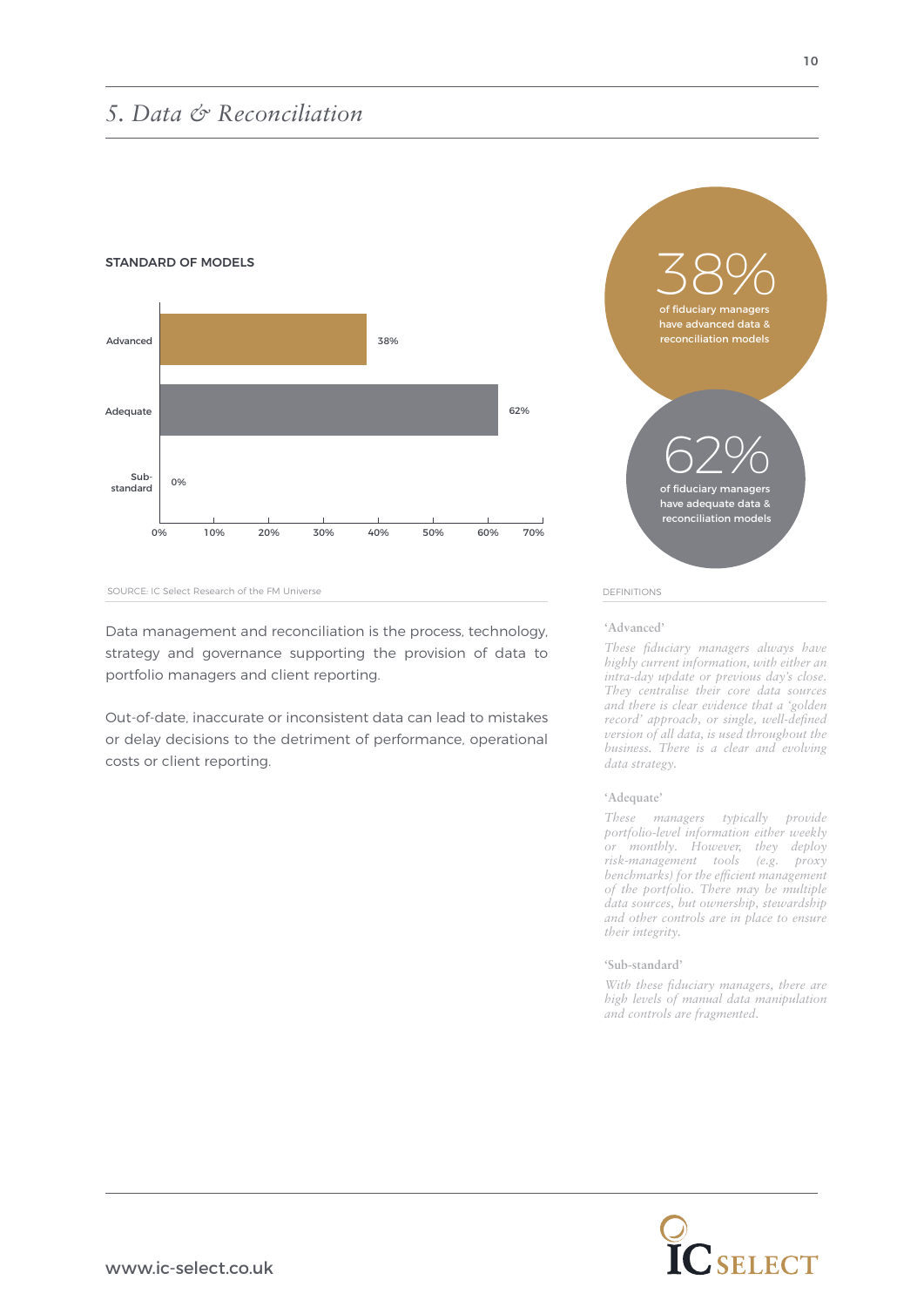# *6. Operational Risk Management*



# STANDARD OF FRAMEWORK

Operational risk management is the fiduciary manager's framework for the identification, monitoring and resolution of operational risk. The firm's attitude and approach to risk awareness and culture across the business is also captured here.

Transparency is important. Firms with a strong risk management culture are typically more willing to disclose data relating to breaches, compensation and audits.

Strong operational risk management benefits long-term performance by driving process improvement and reducing the risk of process flaws or inappropriate or inadvertent client exposures going undetected.

of fiduciary managers e a prominent risk management framework 29% 71%

of fiduciary mana have a functional risk management framework

# DEFINITIONS

# **'Prominent'**

*These fiduciary managers present strong evidence of a commitment to and investment in a firm-wide culture of awareness and training in relation to risk and regulation. Generally, they will have clean SOC reports or at least low levels of exceptions with robust management responses. Pre- and posttrade compliance is extensive, systemic and clearly segregated. They will have clear reporting lines and display a proactive, collaborative approach to risk, counterparty, and liquidity management. They are open and cooperative in sharing information.*

#### **'Functional'**

*Risk management practices at these fiduciary managers are appropriate, but their tools may be manual and/or it may be unclear how they maintain a consistency of approach across the business. Control reports may contain recurring minor exceptions. Processes around counterparty selection and management may be unclear. Their attitude to information sharing is inconsistent.*

### **'Sub-standard'**

*Here, there is little or no independent oversight in capturing and reporting risk events. The segregation of roles and responsibilities is inadequate. SOC reports are either not completed, unavailable or contain significant exceptions. These managers are reluctant to disclose detailed information.*

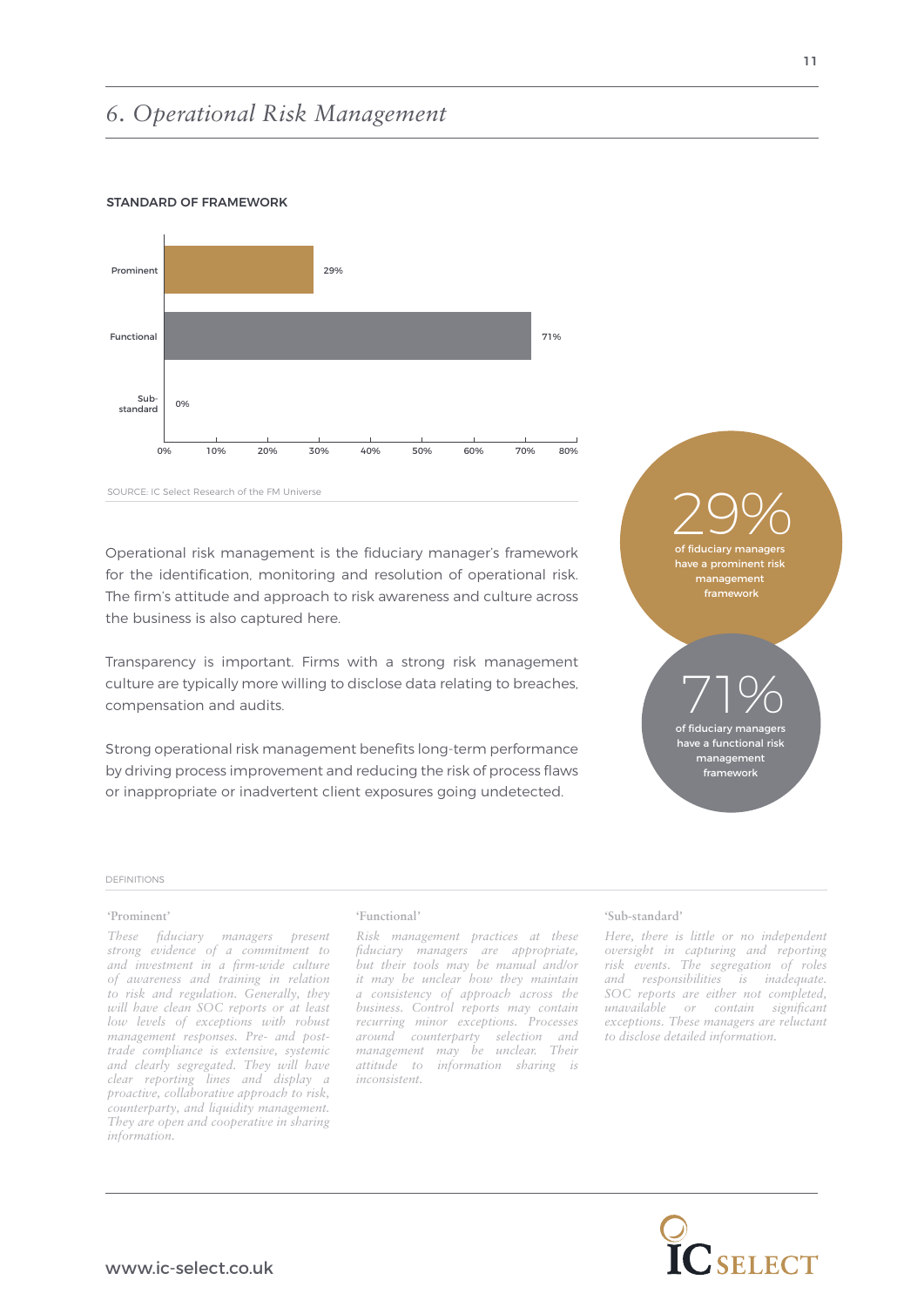



of fiduciary managers clined to discl client compensation payments 69% of those disclosing paid nsation greater than £20 per £1m of assets under management 20%

Analysing the levels of compensation paid to clients is an effective way to monitor and benchmark the efficiency of a fiduciary manager's operational controls.

Compensation payments are typically small in relation to assets under management. However, where payments are high and remain elevated for several years, it is often a signal that there are underlying problems at the manager.

Persistent errors, whether they be in trading, settlement or corporate actions, erode an organisation's reputation in the market. Disclosing compensation increases confidence in a manager and facilitates a dialogue that improves processes.

Two thirds of managers will still not disclose this information. The primary reason they give is that the information is confidential. However, a growing number now feel that this information is pertinent to their clients and are happy to disclose it. Given the increased emphasis on transparency, clients should expect their fiduciary manager to provide it.

Information relating to compensation for errors is highly relevant to all clients of a fiduciary manager and those pension schemes considering appointing a fiduciary manager. Trustees should be concerned about those fiduciary managers that fail to disclose this information and should bear it in mind at the time of appointment.

It is possible that their reluctance to disclose means that their compensation payments are particularly high and suggests that there are failings within the organisation.

The transparency of those managers that do disclose this information is welcome. It enables clients, in subsequent discussions with these managers, to gain reassuring insights into how they have responded to operationally related incidents and strengthened their operating models to avoid problems happening again.

Last year, 80% of managers who disclosed the information either made small compensation payments or did not have to pay compensation at all.

However, 20% of managers paid compensation of more than £20 per £1 million of assets under management.

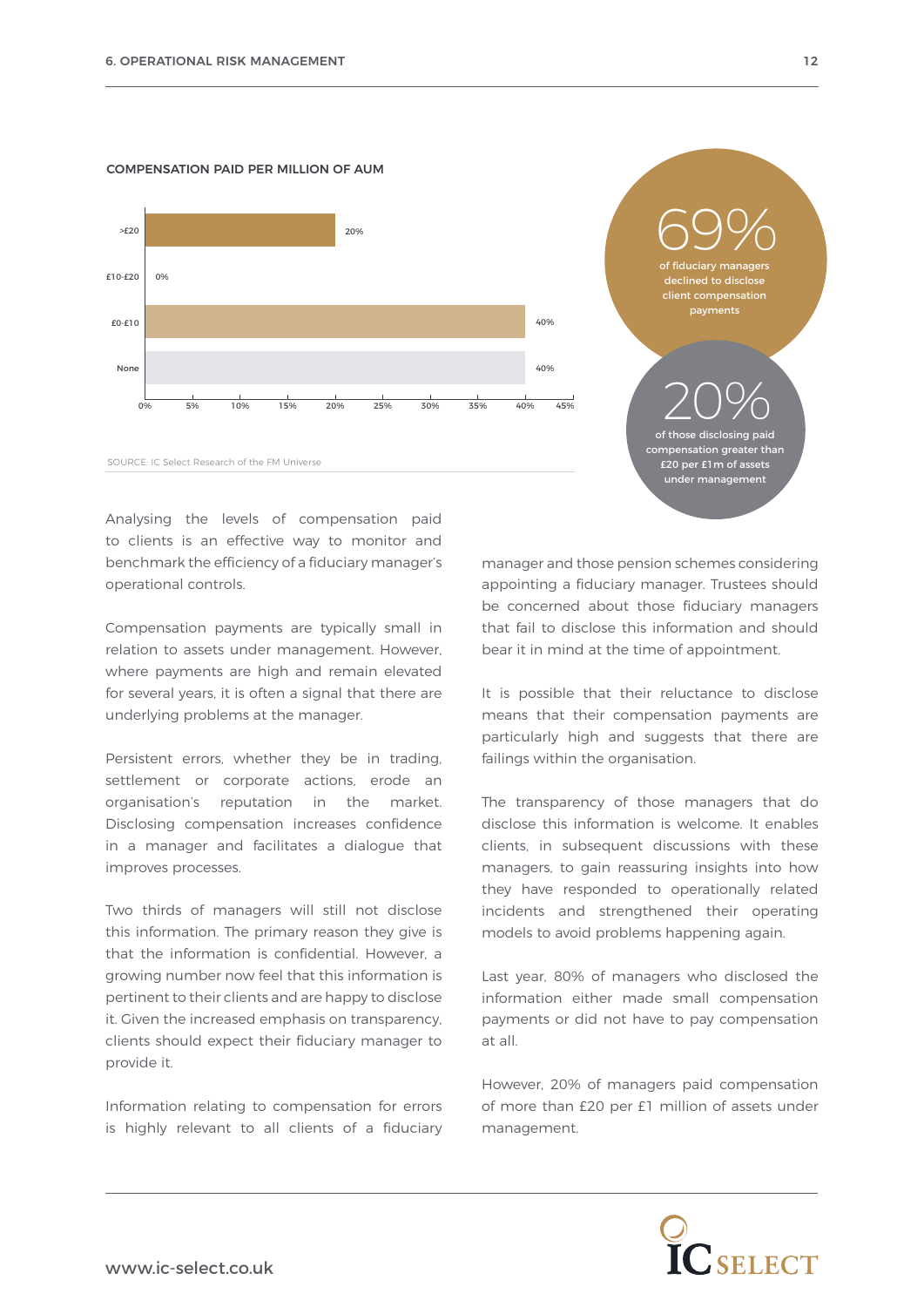# Statement of Operational (SOC) Report Analysis

SOC reports, produced by organisations who are independent of the fiduciary management firm, are a particularly effective way for trustees to assess and monitor the suitability of their fiduciary manager.

The objective of the SOC report is to provide reasonable assurance about the processes that are in place to safeguard assets, including areas such as reconciliations, transaction processing and account management. The reports also aim to provide reasonable assurance on the reliability of financial records for maintaining accountability for the assets. The report should give an indication

of the fiduciary manager's attitude to operational risk and management of processes within its control.

Our assessment of SOC reports traditionally covers three main areas: scope, qualifications and exceptions and trend analysis.

However, the scope of SOC reports has improved significantly in recent years and now includes the full range of services offered by all fiduciary managers. As a result, we have excluded the scope of SOC reports from this survey.

 $\mathbf{\widetilde{IC}}$ select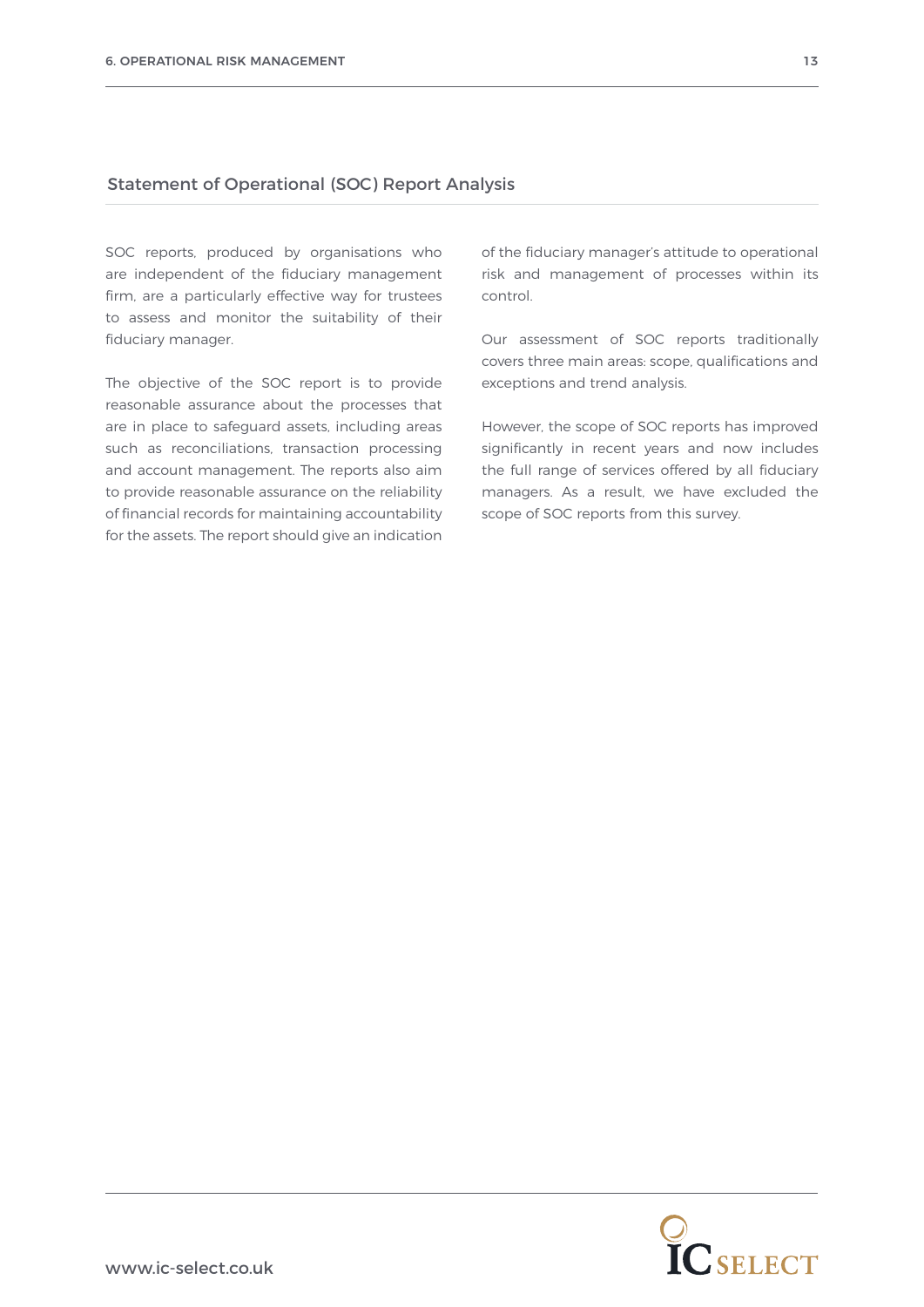# Qualifications & Exceptions



Qualifications and exceptions are the isolated instances of operational failures that are picked up during the tests carried out which are integral to the process of preparing a SOC report.

We have calculated the number of these incidents as a percentage of the tests carried out in order to make them comparable between managers. Some 29% of managers failed fewer than 2% of tests and 64% of managers failed between 2% and 5%. However, 7% of managers failed more than 5% of tests.

Exactly half (or 50%) of the qualifications and exceptions in the SOC reports were related to IT access and control. These are most commonly related to delays or omissions in restricting systems access for employees who have transferred internally or left the firm. The next most common area for qualifications and exceptions was transactions and reconciliations.

of fiduciary managers failed more than 5% of their tests 7% was the most common area for qualification & exceptions IT ACCESS & CONTROL